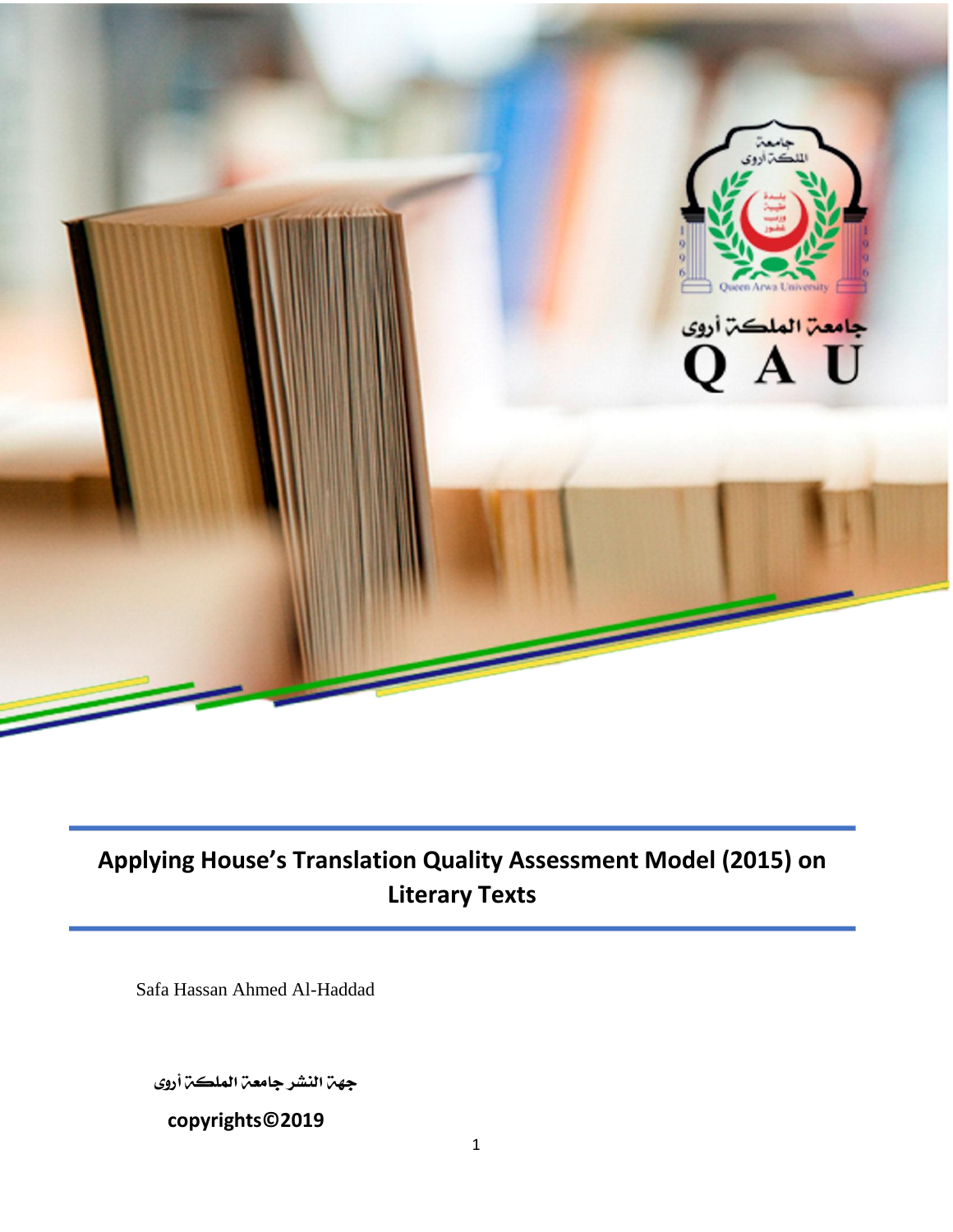# **Applying House's Translation Quality Assessment Model (2015) on Literary Texts**

Safa Hassan Ahmed Al-Haddad

#### **Abstract**

This study is an attempt to evaluate and assess the quality of the translation of the novel *Beloved* (1987) by Morrison from English into Arabic in light of House's model in its latest modified version that has been published in 2015. The analysis covers selected parts of the source and target texts comparing the source text's profile and target text's profile to come up with the mismatches at the register level i.e. (field, tenor, and mode) suggested by House's 2015 model. The analysis of the source text and target text has revealed a number of mismatches along these dimensions where these mismatches caused a change of the interpersonal functional component. The statement of quality at the end states that the end product was far less than the original work in terms of linguistic employment.

**Key words**: *Translation quality assessment, field, tenor, and mode.*

# **1. Introduction**

Translation quality assessment (TQA) is an incredibly broad notion which encapsulates different other open-ended concepts concerning how the evaluator or assessor can objectively and effectively assess the quality of a translated work considered final. This includes the process of comparing the target text (TT) to the source text (ST) "in order to see whether the TT is an accurate, correct, precise, faithful, or true reproduction of the ST" (Schafnner, 1998:1).

Many scholars working in the field of translation studies (TS) have made mile stone attempts to reach to a model that could help in assessing and evaluating the quality of the TT. These attempts have given birth to a number of TQA models that have been used as a workable tool by a number of assessors and evaluators. Among them are Reiss (2000), Williams (2009), Nord (1997), Al-Qinai (1999), House (1981), etc. Some of these scholars have produced qualitative models such as Reiss (2000) and others have proposed quantitative models such as Williams (2009) and some others have combined both such as Nord (1997) and House (1981,1997, and 2015). Despite of the theoretical differences between these TQA models, still there is one common concept that aims at judging the quality of end product.

# **2. Theoretical framework**

# **2.1 Juliane House's (2015) TQA model**

House's 2015 model is a leading model in the field of TQA that places ST analysis and its comparison with the TT at its heart. This distinct model has been developed to assess the quality of a number of text types. It is based on Halliday's systemic functional theory as well as on Prague school ideas, speech act theory, pragmatics, discourse analysis and corpus-based distinctions between spoken and written language. House (2015) attempts to develop a model for assessing the quality of translation through her original model in 1977, and its subsequent updates in 1981, 1997, and 2015. The focal point in her model is to provide translation criticism or TQA with a scientifically-based foundation, and to boost TQA as an established field of study and research in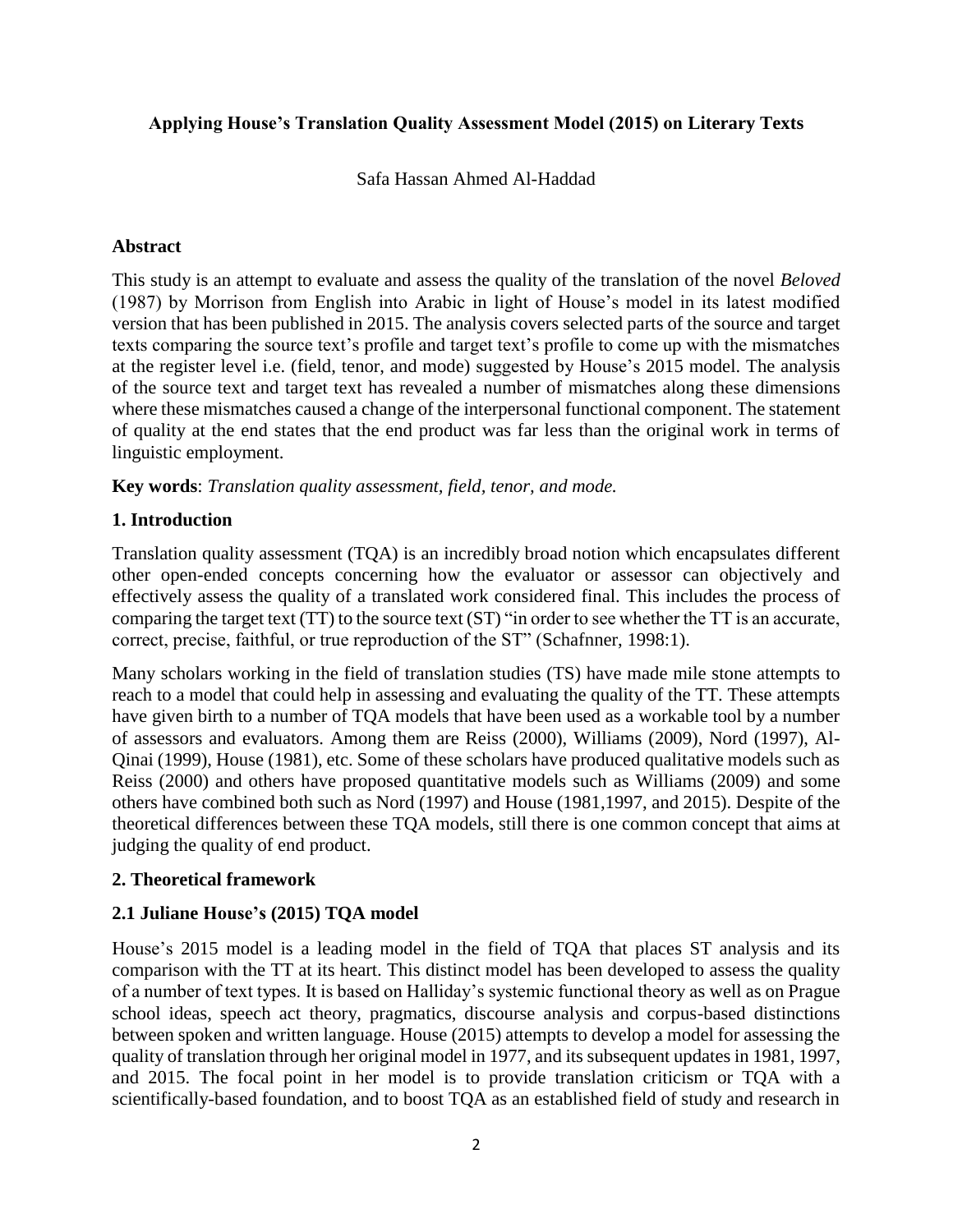the science of translation. In other words, she tries to give flesh to the bone structure of the quality assessment process.

Initially, this profound model is set up on the basis of pragmatic theories of language use. It provides an analysis of the linguistic-situational peculiarities of the ST and its translated text through certain situational dimensions, and through a comparison of the relative matches or mismatches. Therefore, the model is essentially based on text-context analysis. House's (1997 & 2015) contribution in this field is broad enough to make her TQA model the most promising one. For instance, she is credited with being the first one to discuss the cultural filter, and the first who concerns the distinction between translation and non-translation. Her most important contribution to the thinking of TQA critics is the overt-covert translation typology which becomes a standard terminology in TS.

Basically, House (2015, p.23) defines translation as "the replacement of a text in the source language by a semantically and pragmatically equivalent one". It is in this definition that House's 1997 & 2015 model lies largely on. Principally, this landmark model represents the classic Hallidayan register concepts of field, tenor, and mode, where they are used to capture the relationship between text and context. For instance, the field dimension encapsulates the topic, the content of the text or its subject matter whereas tenor is used to describe the nature of the participants, the addressers and the addressees, and the relationship between them in terms of social power and social distance as well as the degree of emotional charge; added to this are the text producer's temporal, geographical and social provenance as well as his/her intellectual, emotional or affective stance vis-à-vis the content he is portraying and the communicative task he is engaged in. Mode, on the other hand, refers to both the channel whether it is spoken or written, where these two channels can be simple, i.e., written to be read or complex, i.e., written to be spoken as if not written. The genre parameter, which was introduced to the model in 1997, is an important addition to the analytic scheme for assessing the quality of a translation as it enables the assessor to refer any single textual exemplar to the class of texts with which it shares a common purpose or function. House (2015) intensely asserts that with the genre parameter, we are able to characterize deeper textual structures and patterns. In comparison with the register category (field, tenor and mode) which capture only the relationship between text and micro-context, genre captures texts with macro-contexts of the linguistic and cultural community in which the text is embedded. In order to demonstrate understanding over the model, there is a need to go through some previous studies which applied the model.

#### **2.2 Previous studies**

A number of studies have been conducted in the field of TQA applying mostly Nord 1997, and House's 2015 models. The present study tackles House's functional-pragmatic model in its (2015) version as the skeleton that bases its analysis of errors on. Several researchers have used House's (2015) model to TQA. This is as a result of the comprehensive nature of the model and its applicability to different types of texts. For instance, we observe it in the assessment of translated literary, legal, scientific, marketing, advertising, and humorous texts.

For the sake of studying the assessment of translated literary texts, Hassan's (2015) study had been selected for this purpose where he has used the model in its latest version, i.e., (2015), to assess the quality of the translated version of Hilali Epic. The study aimed at discussing the translation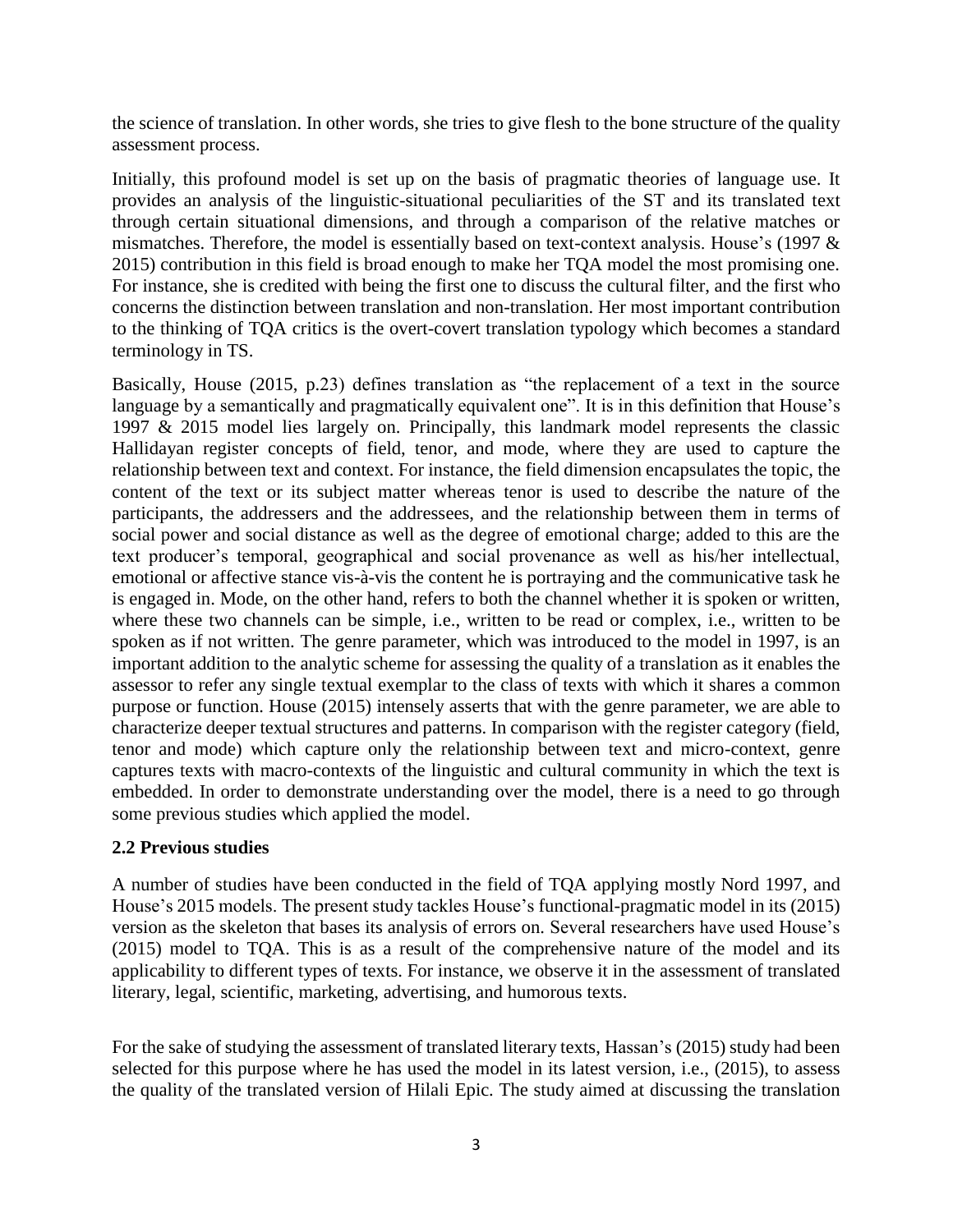problems arising from the differences between ST and TT with reference to House model's parameters, i.e., register, genre, and ideational and interpersonal functions. The study utilized the Hilali Epic, an Egyptian oral narrative of sung improvised poetry, as an example of travel narratives. It discussed how the translator could reproduce the situational dimensions of the ST in the TT. The study also investigated how the cultural features of identity in the ST were rendered in the TT. Hassan (2015) lied his emphasis on recognizing whether the ST and TT had the same function or not.

Hassan (2015), on the other hand, tackled some excerpts from Arabic texts and their translation into English from *Sirat Bani Hilal Digital Archive* (2010) by Professor Dwight Reynolds of the University of California. The analysis went through certain steps considering the analysis of ideational and interpersonal meanings, and examination of register and genre parameters. However, Hassan (2015) failed to create a profile of ST and TT, which is an essential step in House's model to be done before starting any analysis.

Studying the ideational and interpersonal functions of the ST, and comparing them with the TT had provided the researcher with a number of mismatches and a better understanding of the intended meaning. Hassan (2015) had found out at the ideational meaning level that the translator failed in some excerpts to reflect the cultural identity presented in the ST which is not sufficient according to his objectives.

Another study has been conducted by Alikhademi (2015) who applied House's (1997) model to assess the quality of the Persian translation of the book *Medical Longmans Embryology* by Sadler. He selected randomly extracts from the book to analyze them based on the two kinds of errors; namely overtly erroneous errors and covertly erroneous errors. He further categorized the overtly erroneous errors into five categories: untranslated, slight change in meaning, omission, addition, and grammatical errors. Therefore, the purpose of the study was to implement the House's (1997) model of TAQ to identify the two types of errors. Methodologically, Alikhademi (2015) set up his analysis by answering the question; to what extent could the translator of *Medical Longmans Embryology* apply covert and overt translation?

According to House's model (1997) scientific works are categorized under the covert type of translation rather than the overt type of translation. That is why the main focus in this study was the covert type. Regarding the analysis of data, the researcher had chosen his own procedures in selecting the studied excerpts; he chose one page from every ten pages and examined one paragraph of that page randomly as the study of the whole book is beyond the scope of his study and because the book is of hundred pages. He read some parts of the ST and then compared it to those in the TT in order to find out the two kinds of errors. As a first step, the researcher started his analysis by producing a ST register profile. Following this step, he examined the lexicogrammatical features: field, tenor, genre in order to probe the covertly and overtly erroneous errors. The third step devoted for the description of the ST genre, and the fourth determined the function of the texts either ideational or interpersonal. The last step carried out the result of the analysis based on three raters insights to make "the results of the study reliable" (Alikhademi, 2015,p.2).

Alikhademi (2015) reached to the conclusion that covertly erroneous errors did not exist in the TT and that the TT is a covert translation. According to the previously mentioned division of overtly erroneous errors, the Alikhademi (2015) found out that the majority of errors were slight changes of meaning and ungrammatical errors while additions and omissions had the minority. Besides this main assessment, Alikhademi asks three graduates to assess the quality of the translation. He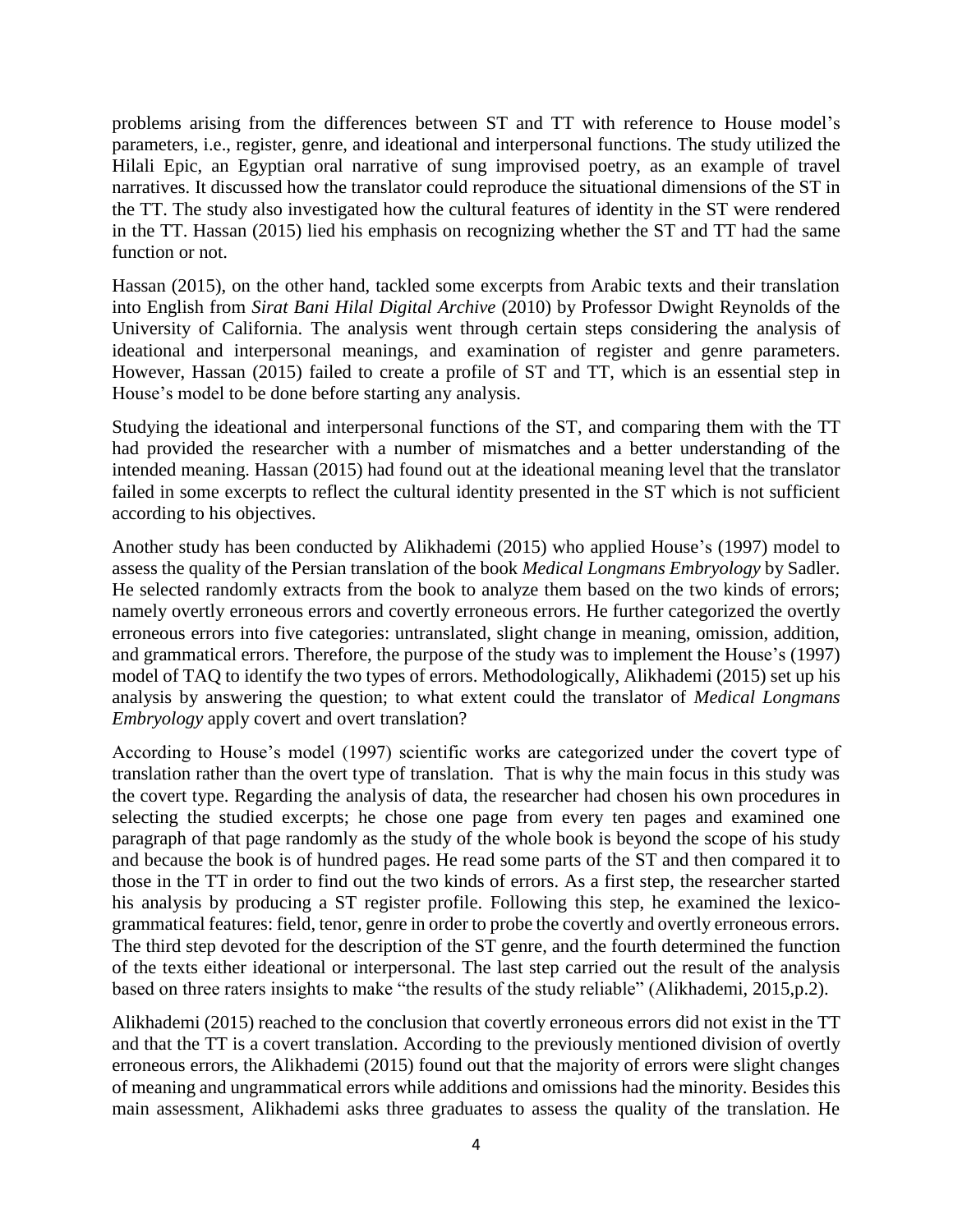concludes his research recommending researchers to assess the quality of the Persian translation of medical works.

# **2.3 Overview on the ST (***Beloved,* **1987)**

The ST is a novel by Toni Morrison. It revolves around the guilt of Sethe committed and suffered from its sin all over her life. It is the depiction of the traumatic effects of slavery life of the forgettable African American individuals. It is obviously representation of the unforgettable harsh past. The ST centers on the life of the slave Sethe whose story is a true story of Margret Garner, a slave who in January 1856 escaped from slavery and crossed Ohio River seeking refuge in Cincinnati. But when she was caught by her owner, she lost all the hopes of freedom and killed one of her daughter's with a butcher's knife. The source text author (ST-A) was inspired by this true story, and she expressively and thoughtfully connects it to slavery.

# **3. Methodology**

# **3.1 Study design**

In order to implement a quality assessment of a translation, it is important to establish the function of the translated work. The primary method applied for this study is a thorough, detailed analysis of the ST in relation to its context and situation compared with the TT's context and situation. The assessment tool is the model produced by House (2015). Both the ST and TT are analyzed in the same manner and then compared to find out the mismatches at the register level.

This research is qualitative, and evaluative in nature. The analysis is done through semantic, pragmatic, syntactic and textual means. It also focuses on delicate relationship between the ST intentions and TT recipients, between source text readers (ST-R) and target text readers (TT-R).

After reading thoroughly one can find that the evaluation of translated texts is done through different models based on the genre of the text. The researcher finds that the most suitable model for the evaluation of the selected ST can be House's model in its recent version (2015).

#### **3.2 Procedures**:

House's (2015) model is implemented on the translated novel *Beloved* (1987) by Morrison, translated into Arabic by Al-Ayouti. The starting point of this analysis is the linguistic analysis of the ST based on the register dimensions (field, tenor, and mode). Furthermore, both the ST and TT are analyzed in the same manner and then compared for their relative matching. Any mismatch along the dimensions is considered an error. It is only at this point that the evaluator's statement can come into its final stage.

Data collection procedures according to the model chosen are of four stages clarified in the following:

- 1) Performing a register analysis (field, tenor, and mode) for developing ST's profile,
- 2) Carrying out the same process, done to the ST, i.e. to the TT,
- 3) Comparing the ST's profile with TT's profile,
- 4) Providing a statement of quality that results from the above steps.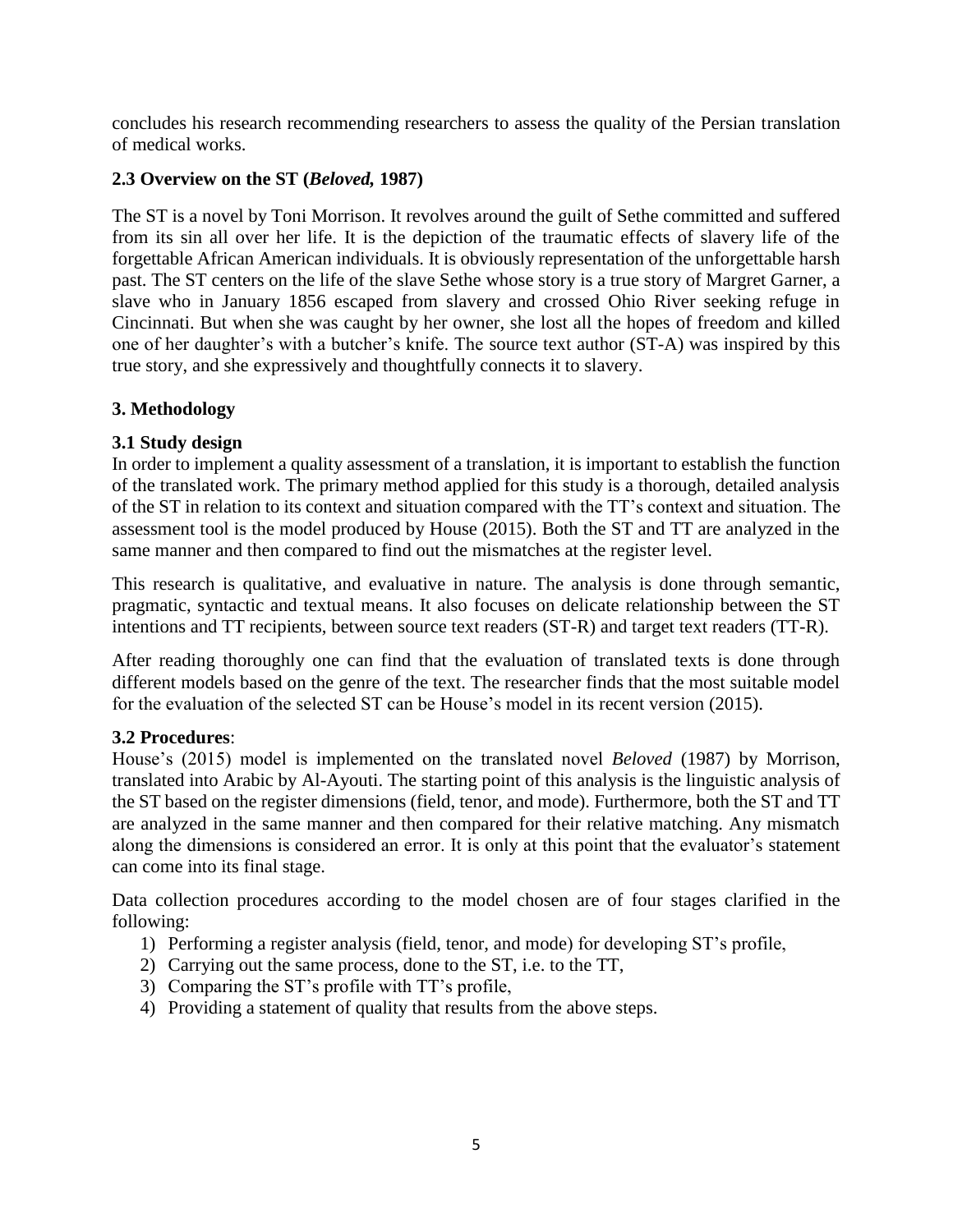#### **3.3 Data analysis and interpretations**

The TT is only adequate if it fulfills the requirements of acceptability and accuracy. In the process to prove this the researcher applies certain tools using TQA model by House (2015) on both ST and TT. Both ST and TT are analyzed according to the major themes of the ST, i.e., slavery, mother's love, and supernatural. Selected passages related to these themes are examined in both ST and TT to find out the mismatches.

#### **4. Discussion**

# **4.1 Comparison of original and translation (ST's profile** *VS***. TT's profile)**

The comparison between the ST and TT is based on House's (2015) TQA register dimensions, i.e., field, tenor, and mode. It examines the linguistic differences between the ST and TT in terms of these dimensions.

#### **I) Field (ST VS. TT)**

The comparison at the field dimension between ST and TT includes the evaluation and assessment of the following variable:

#### **Subject matter and social action**

The field dimension compares how the subject matter has been tackled in the ST and TT. It concerns on how the main themes (slavery, mother's love, and supernatural) are presented lexically and syntactically. Any mismatch in the linguistic representation of these themes is considered a fault in this very dimension as it affects the quality of the end product.

#### **a) Lexical differences**

Lexically, the progression of the major themes in the TT have been affected as a result of the wrong selection of certain lexical means in the TL that does not preserve the intended meaning and thus affects largely the presentation of these themes in the TL. The target text author (TT-A) has lingered himself within the bounds of the superficial level of many of the lexical items as it can be seen in the following passages. In other words, he has faced a heavy load of connotative meaning which results in lapsing in a number of passages related to this theme.

Thus, taken into account the intended meaning in a number of passages that have dealt with slavery theme and probing into the deep symbolic level of discourse, one could find a large number of mismatches. The following excerpts are studied to see how the discourse progression of this theme has been affected by the wrong selection of certain lexical means:

#### **Excerpt [1]**

|                                | тт | <b>Transliteration</b>                                                                        |
|--------------------------------|----|-----------------------------------------------------------------------------------------------|
|                                |    | Tes'a sanwat bedoon asab'e aw تسع سنوات بدون أصابع أو صوت بيبي Nine years without the fingers |
| or the voice of Baby Suggs was |    | [p,161] سجز تعد شيئا هائلا. [p,161] sawat Baby Suggs ta'odo shayan                            |
| too much. $[p, 166]$           |    | ha'elan.                                                                                      |

"Translating must aim primarily at reproducing the message. To do anything else is essentially false to one's task as a translator" (Nida & Taber, 1982, p.49). Based on this quotation, one can assume that the TT-A has failed to produce the message of this very passage and by failing to do so, he has produced his text deceptively. The translation of the noun 'fingers' literally as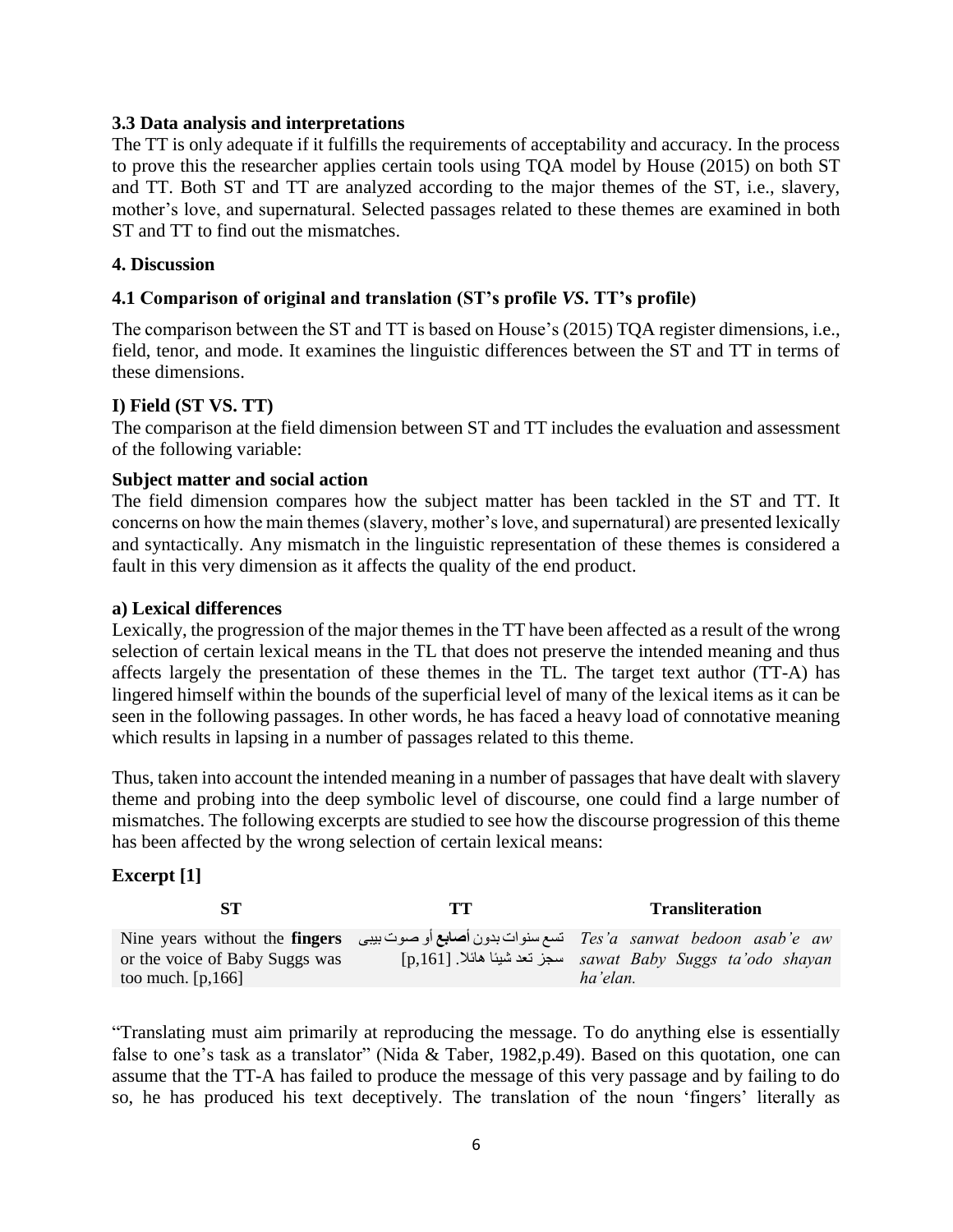'أصابع/asab'e' has failed to connotatively convey to the TT-R the sense of the original. Contextually, this word is far away from this rendering. A better replacement could be closer to words such as touches, love, existence, soul, physical existence, etc. of Baby Suggs. Therefore, translating the word 'finger' in this manner is inadequate. The TT-A should have known that to reproduce the message of the ST, one must make a number of lexical adjustments and tries to reach to what fits the context. In other words, "the translator's choice of words should be an outcome of a conscious translation process" (Jawad, 2009,p.757).

#### **Excerpt [2]**

| SТ                              | TТ | <b>Transliteration</b>                                                                                            |
|---------------------------------|----|-------------------------------------------------------------------------------------------------------------------|
|                                 |    | She snapped him up as soon as فقعت له بأصابعها ما أن أنتهى من She snapped him up as soon as فرقعت لمه بأصابعها ما |
|                                 |    |                                                                                                                   |
| him and he crawled into her bed |    | $[p,206]$ سریرهاوهو بیکی [p,206] سرورهاومو بیکی [p                                                                |
| crying. $[pp, 218-219]$         |    | yabki.                                                                                                            |

The intended meaning of the phrasal verb 'snapped him up' is not as the TT-A has thought of and thus has been rendered. The translation of this phrase in the TL based on *Al-Monjed* (1997,p.579) is 'فجر أي فرقع/farka'a ay fajara' literally means 'popped or bombed'. Thus, this translation is far from the intended meaning of this phrase. This would leave the TT-R in a state of confusion and distant him from the TT. The meaning in the ST, as stated by a number of English dictionaries*,* could be closer to 'grasp or acquire someone quickly'. It can be inferred here that "a text without a context runs the danger of having a supernatural attributes assigned to it" (Bell, 1991,p.83). This is exactly what the TT-A should have been much attentive of. As a matter of fact, this calls what Bassnett (2002,p.120) confirms "[a]gain and again translators of novels take pains to create readable TL texts, avoiding the stilted effect that can follow from adhering too closely to SL syntactical structures, but fail to consider the way in which individual sentences form part of the total structure".

#### **Excerpt [3]**

|                                             | TT              | <b>Transliteration</b>                                                             |
|---------------------------------------------|-----------------|------------------------------------------------------------------------------------|
| But <b>my love</b> was <b>tough</b> and she |                 | laken hobi kana sarman waqd 'aadt    لكن <b>حبى</b> كان <b>صارما</b> وقد عادت الأن |
| back now. $[p, 383]$                        | $[p,342]$ alan. |                                                                                    |

The ST-A describes Sethe's thickness of love in different situations through distinguishably figurative language. In this sentence she is metaphorically describing the intense of her love that is 'tough' which means very strong and effective to the degree that it brings back her dead child Beloved to life after twenty years.

The TT-A has miscarried these strong emotions due to his failure in grasping this meaning and these feelings. He has dealt with the surface meaning and could not connect all the passages together to come up with the intended meaning of this sentence, and thus improperly described this love as something 'صارم/sarem' literally means strict. The TT-A should be much attentive to the nature of the lexical means of the text is dealing with. In this case, he should have known that "the African American lexicon differs from lexicons of other varieties of English in that it combines a range of lexical items or meanings that are not included in other English lexicons" (Green, 2002,p.31).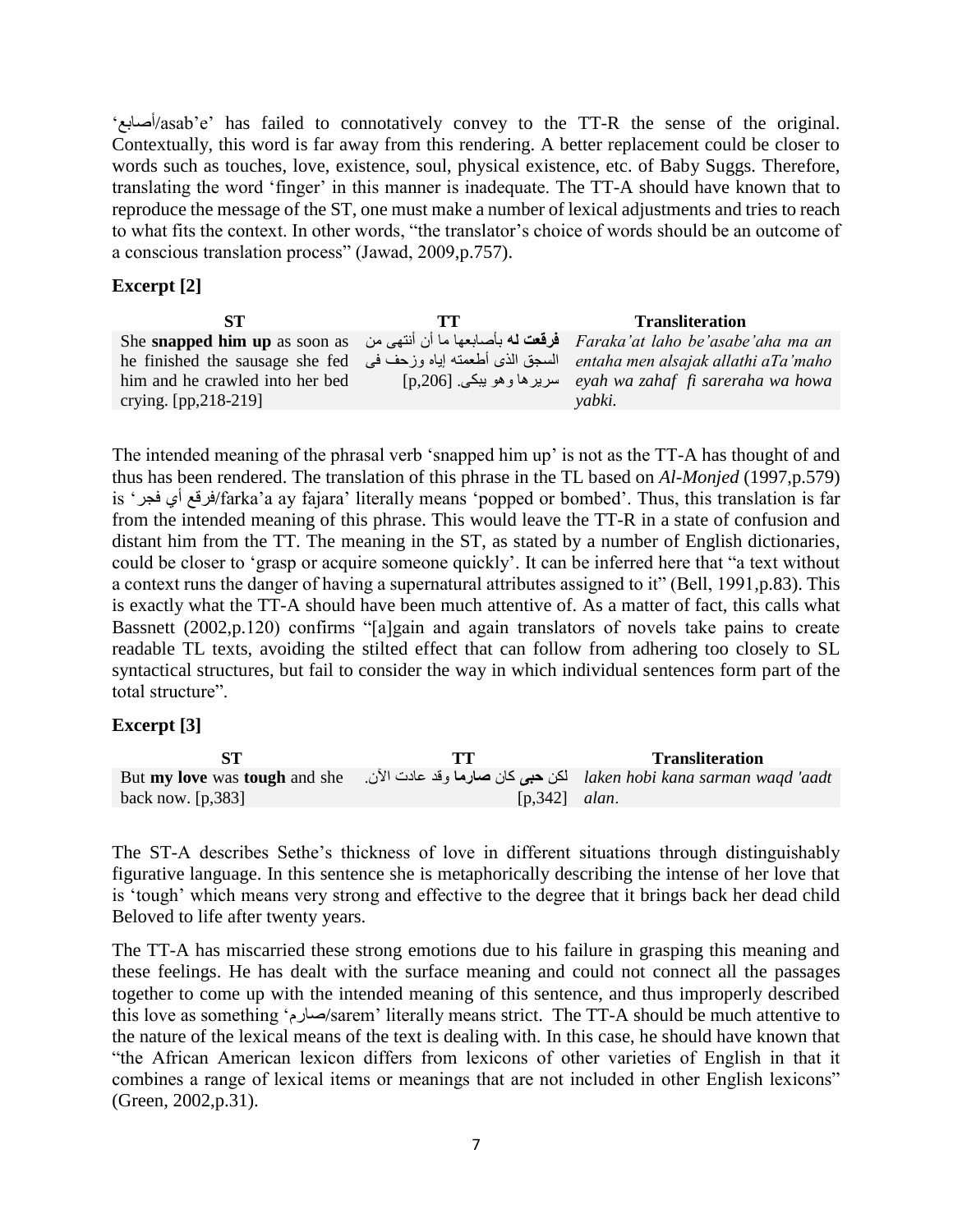Failing to transfer this emotive language is considered to be failure at one of the most important levels of the TL. The TT-A has to be blamed here as the equivalent word is not difficult to find. As Baker (1992,p.20) says that non-equivalent at the word level happens when "the target language has no direct equivalence for a word which occurs in the source text". The TT-A transfers his text into Arabic language which is one of the most abundant languages that could provide him with a great number of synonyms and collocations.

## **b) Syntactic differences**

The syntactic errors affect largely the understanding of a number of passages related to the main themes. The imitation of even the sentence structure of the ST has made a major error at this level as can be examined through the disorder of words in the following excerpt:

# **Excerpt [1]**

| SТ                                                                                    | TТ | <b>Transliteration</b>                                                                                                                                                                |
|---------------------------------------------------------------------------------------|----|---------------------------------------------------------------------------------------------------------------------------------------------------------------------------------------|
| Something privately shameful تسبا مخزيا بصورة شخصية تسرب Something privately shameful |    | mokhzyan be-sourah<br>that had seeped into a slit in her     الى داخل شق في عقلها تماما خلف                                shakhsyah tasarab ela dhakhel shek                         |
| face and the circled cross. $[p, 120]$                                                |    | mind right behind the slap on her الصفعة على وجهها والصليب الذي mind right behind the slap on her<br>$[p, 121]$ تحيط به دائر ة ala wajhaha wa alsalib allathi tohe $T$<br>bah daerah. |

The sentence in the TT is ill-structured as a result of following the literal translation strategy. Thus, it suffers the lack of cohesion and coherence due to the breach from the TL system.

The TT-A has poorly produced the sentence in very weak structuring. The structural organization is not acceptable nor understandable by the TT-R. The ambiguity is raised because of the illogical sequence of ideas. The TT-A should have known that the "sentence structure in Arabic is entirely different from that in English" (Alduais, 2012, p.503). Furthermore, he ought to be familiar with the view that the "target-language text" is supposed "to be identical to the SL-text in content, style, and effect, and to respect the rules and norms of the TL" (Schafnner,1999,p.2). Bassentt (1980,p.60-61) also supports this saying that the" translator should choose and order words appropriately to produce the correct tone" (Jureczek, 2017,p.140).

# **II) Tenor**

Tenor dimension is concerned with presenting the differences at the ST-A and TT-A's personal stances, social role relationship, social attitude and participation variables. It shows up how these variables have been affected lexically and syntactically during the process of translation. It displays the lexical and syntactic mismatches to contribute in the final quality assessment. The ultimate goal at this level is to assess the work that could not stand neck to neck to the original semantically, pragmatically and stylistically leaving the same emotional effect on the TT-R as it does on the ST-R. We can cast doubt on the quality of this dimension by examining the following excerpts:

**Excerpt [1]**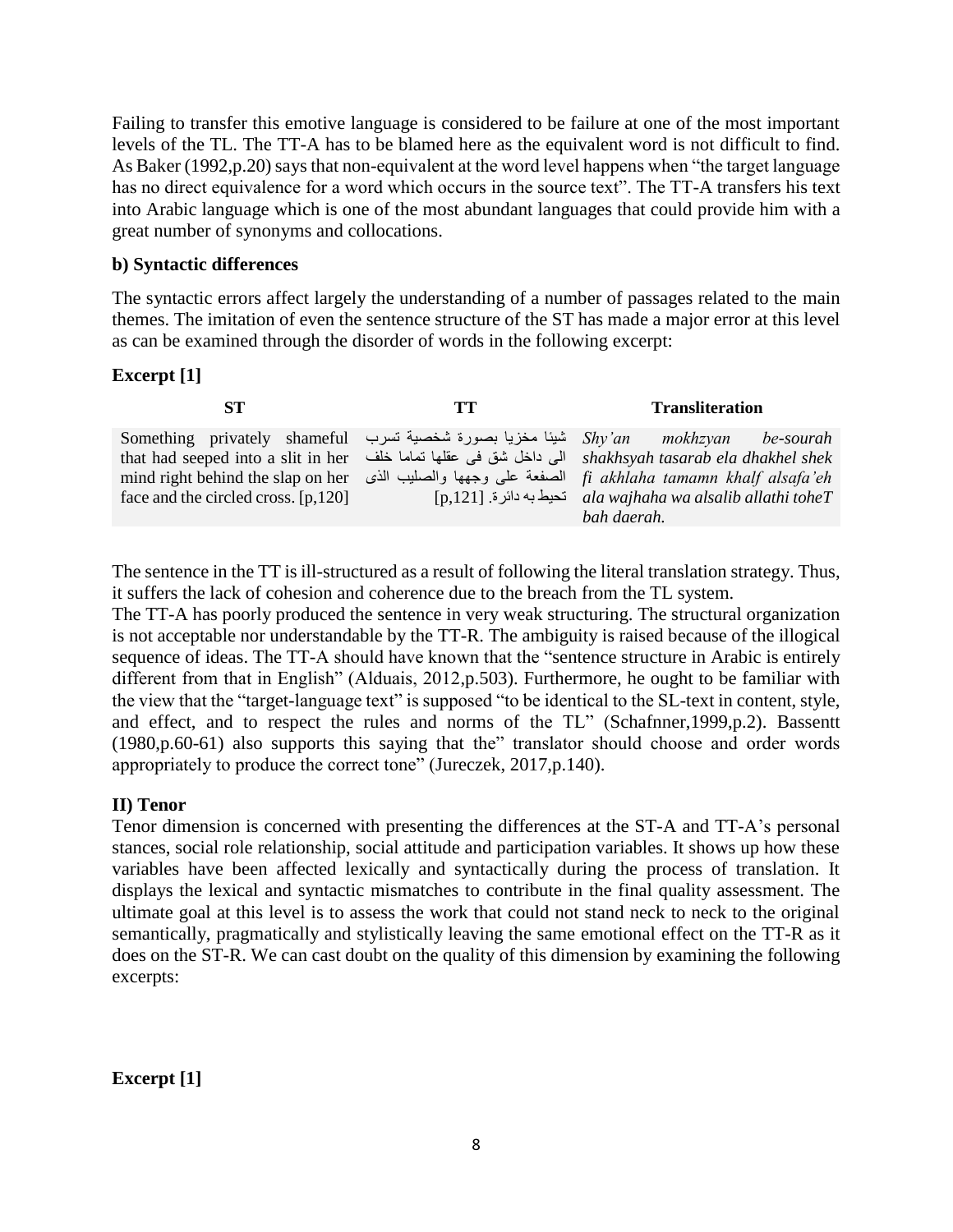|                                                                                                                                                                    | <b>Transliteration</b>                                                        |
|--------------------------------------------------------------------------------------------------------------------------------------------------------------------|-------------------------------------------------------------------------------|
| One of them with a number for a name    قال أحدهم بحمل رقما بدلا من <i>qal   ahdhom    yahmel   raqman</i><br>said <b>it</b> would <b>change his mind.</b> [p,398] | [p,353] أسم إنه قد <b>يغير عقله</b> . [badlan men asm enho qd yghyr<br>'ealh. |

Apparently, this idiomatic expression is rendered literally causing a major error. The word-forword translation becomes merely comic and affects the quality of the TT. The translator, in this case, has dealt with the word in isolation from its context. He has not comprehended the context of situation in which this idiomatic expression is used to come up with the most appropriate rendering. Changing his mind in this example does not literally mean changing one's mind, but rather changing his own opinion. The total equivalence the TT-A thinks he should preserve leads him to distorting the meaning intended by the ST-A. Thus, to accurately express the intended meaning the TT-A should seek equivalence that is TT bound and not ST bound. This can be deduced from what Nida and Taber (1982,p.201) argue that formal equivalence distorts the sense of the TL. In this regard they state: "formal correspondence distorts the grammatical and stylistic patterns of the receptor language, and hence distorts the message, so as to cause the receptor to misunderstand or to labour unduly hard".

The following example is one among a number of other examples where the translator has relied on literal translation which undoubtedly creates a different mental image. Had the TT-A opted for a closer and more commonly used terms in the TL, he would have created a mental image different in form but closer in meaning to the mental image created in the ST.

#### **Excerpt [2]**

|                                                                                                      |  | TТ |  | <b>Transliteration</b>           |
|------------------------------------------------------------------------------------------------------|--|----|--|----------------------------------|
| It's cold as charity in there! [p,353] الجو هناك بارد مثل (p,353] (lt's cold as charity in there! [p |  |    |  | $[p,317]$ (الصدقة)) $al$ -sdagh. |

As it can be observed, the TT-A has followed literal translation technique when he has translated this idiomatic expression which is definitely a misleading strategy. The example at hand is one that needs to be analyzed first at the surface level to pinpoint its underlying/deep meaning then special care should be paid to the implied meaning looking for an accurately equivalent one. Translating it this way has affected the social attitude accordingly.

Literal translation in this sense falsifies the meaning intended by the ST-A and creates confusion to the TT-R who misunderstands the sentence. In the body-related idiom 'cold as charity' the ST-A is describing the severity of coldness. She figuratively uses this expression to explain this intense. By keeping the literal translation of the word 'charity' as 'صدقة/sadaqah', the TT-A has failed to translate this expression culturally looking for its proper equivalence which results in making the passage debilitated and unclear. Such failure can be understood in the words of Baker (1992,p.57) that "it is also important to bear in mind that the use of common TL patterns which are familiar to the target reader plays an important role in keeping the communication channels open". One can conclude from Baker's words that the communication channel between the TT-R and TT in this very excerpt is closed.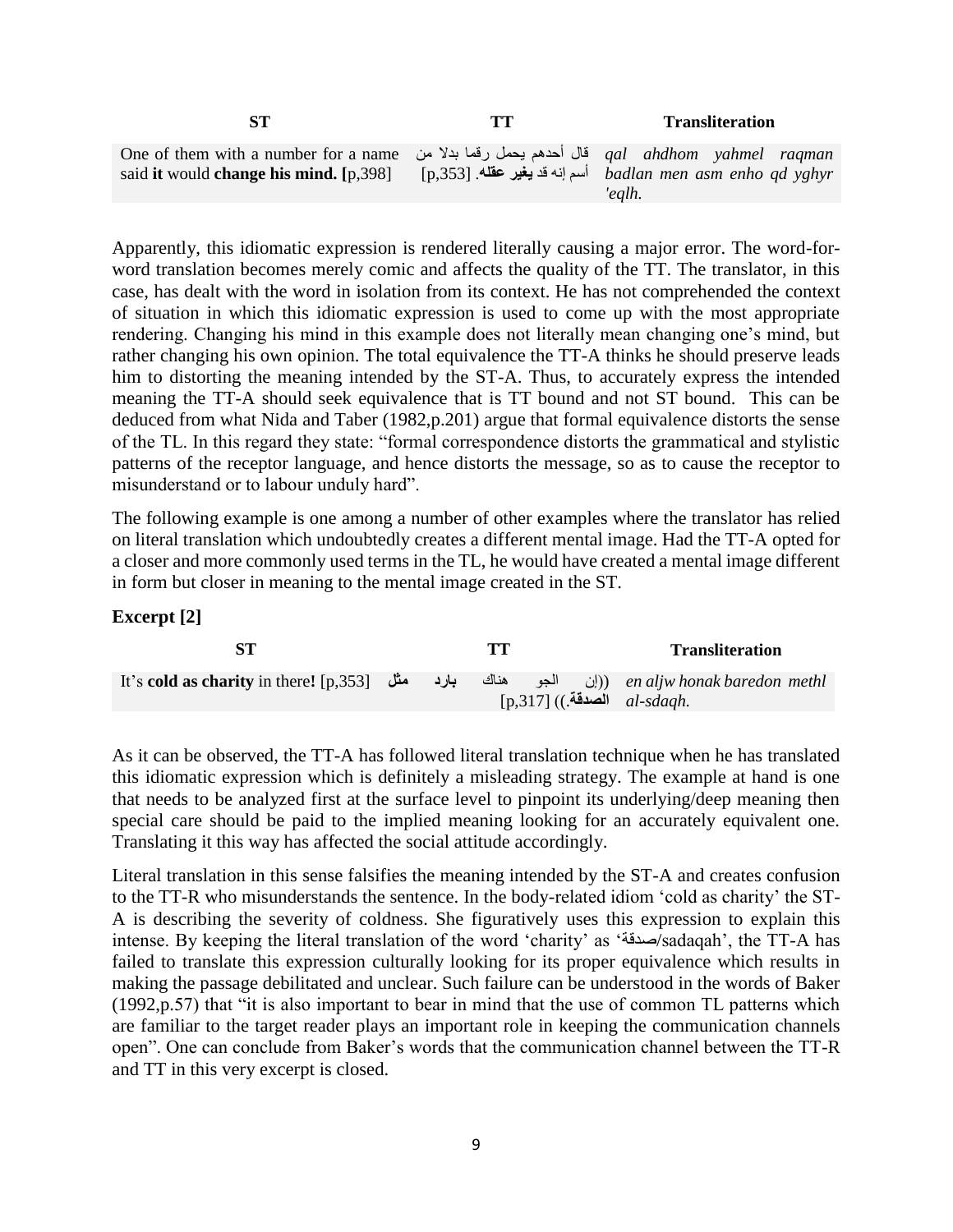One can also find here unworkable idiomatic equivalence from the lexical and stylistic point of view and to compensate this loss, the TT-A could have produced equivalently figurative language that fits the context of culture of the TT-R. This passage just like others is considered to be one of the most important passages that adds flavor to the central themes of the ST. To sum up, the readability of the TT in the TL is enforced by the use of the rhetorical structures that play a role in the formation of the text and which in fact is lost here. This seems to be due to the TT-A's inability to recognize the idiomatic pattern with a unique meaning different from other normal elements.

## **III) Mode (medium & connectivity)**

"All cohesive texts are coherent, but not all coherent texts are cohesive" (Dickins, Hervey  $\&$ Higgins, 2017,p.175).

Based on the above quotation, connectivity is centered on. House (2015) means by connectivity coherence and cohesion. It is in this very dimension one can observe most of the mismatches between the ST and TT due to the failure of the TT-A in building his text cohesively and coherently. Medium, on the other hand, is complex in both ST and TT because they are written texts appropriate for reading aloud or any other way of oral rendition designed to give the impression that it does not stem from a written text. Both the ST and TT try to give voice that could recall the harshly past memories despite of the degree of the linguistic presentation of each text. The issue of coherence and cohesion is very large and beyond the scope of this study. Thus, the examples are confined to the following:

# **Excerpt [1-2]**

| SТ                                                 | TТ                                                                                                             | <b>Transliteration</b>                                                                            |
|----------------------------------------------------|----------------------------------------------------------------------------------------------------------------|---------------------------------------------------------------------------------------------------|
|                                                    | Bring a little lavender in, [p,3] هات فليلا من اللون الأرجواني الشاهب. [p,3] Bring a little lavender in, [p,3] | $[p,24]$ alshaheb.                                                                                |
| Mrs. Garner's was light<br><b>brown</b> $[p, 386]$ |                                                                                                                | khant 'eyna Mrs. Garner's كانت عينا مسز جارنر <b>عسلية خفيفة</b> -<br>$[p,344]$ 'eslyah khafyfah- |

In the first excerpt, it is Baby Suggs who is asking for little lavender from her death bed. The color lavender symbolizes life, and it is modified by the determiner 'little'. The word little in the above sentence refers to the amount of the color Baby Suggs asks for and it has nothing to do with the paleness of the color as the TT-A thought it to be. The ST-A's personal stance in this example was positive. As Baby Suggs just asks for little lavender using no other word to describe the degree of the color. However, the TT-A, when linking the color 'lavender' with the negative adjective 'pale' 'شاحب/shaheb', has deviated from the intended meaning of the passage and created a negative stance. In this sentence, Baby Suggs is dying and she asks for lavender which could give her hope in life, she is optimistic and not pessimistic as the TT-A has presented her.

In the same fashion, the collocability in the second excerpt is comic in that the rendering has made the sentence less expressive. How can a color of an eye be described or modified by its weight! The TT-R could have been astonished by such rendering. Generally speaking, the TT-A should have been more attentive to the issue of collocation; he should have known that "words, in any language, are drawn to certain words rather than to others" (Almanna, 2016, p.117). He ought to have believed that collocations are one of the principles that add the flavour of naturalness to the TT and what could make it dwell in its TL and become an original like rather than a foreign one.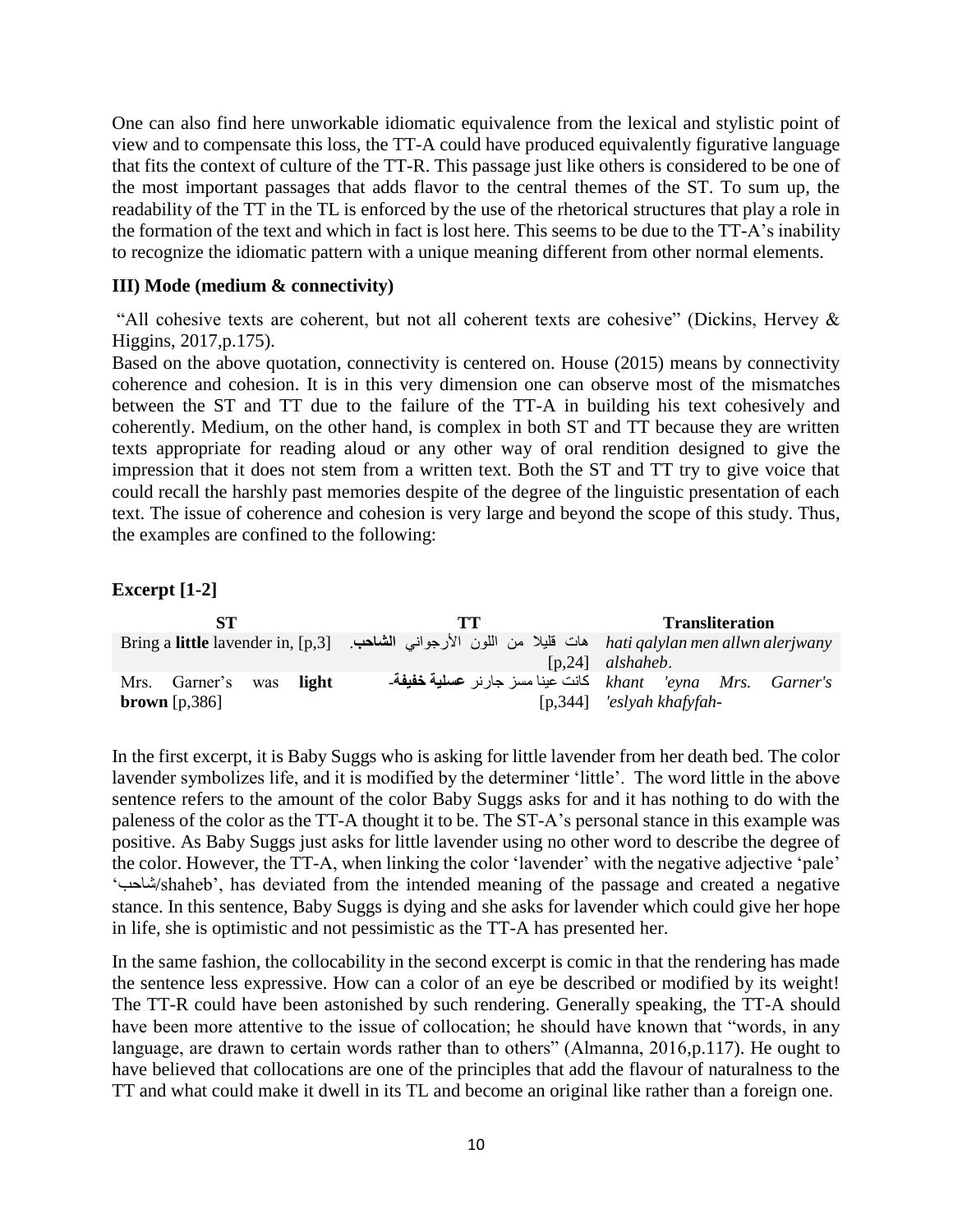# **Excerpt [3]**

**ST TT Transliteration** […] even though snow has come على الرغم من أن الثلوج قد أتت ومعها **شتاء** *ala alroghm men an altholwj*  and, with it, **serious winter**. [p,233] **جاد**. [,220p[ *qd atet wam'eha sheta' jad.*

The adjective 'serious' when the TT-A has translated it as 'جاد/jad' has totally lost its expressive function. Rendering it this way would not alter the information content of the message but would, of course, tone its forcefulness down considerably as this rendering is usually associated with the description of human nature. The TT-A seems to be less aware of the fact confirmed by Baker (1992,p.47) about collocations that they have a tendency "to co-occur regularly in a given language". Therefore, the TT-A could have chosen a word that co-occurs regularly with 'شتاء/sheta'a' and modifies its severity. The TT-A has stumbled in this sentence to recognize that the word 'sheta'a' when collocates with winter has a number of collocational adjectives like for instance 'قارس/kares'.

# **4.2 Statement of quality**

#### **ST: "Things became what they were: drabness looked drab; heat was hot". [Morrison, 1987,p.78]**

**TT:"كانت األشياء تصبح ما هى عليه: الكآبة تبدو كئيبة؛ والحرارة تبدو حارة". [.86p:1989,Ayouti-Al[**

The analysis of the ST and TT has revealed a number of mismatches along both the ideational and interpersonal functions. The ideational function focuses on the mismatches resulted in the linguistic analysis whereas the interpersonal function shows the value of judgments related to the personal stances. In the TT, the interpersonal function component is less strongly marked. The TT-A has used either consciously or unconsciously the literal translation strategy, and thus changed the ST's functions accordingly. The comparison between the two texts have revealed linguistic differences along the parameter of register (field, tenor, and mode).

The TT is less indirect and implicit, giving concrete and less rhetorical presentation of the traumatic history of African American people. The use of often wrongly collocated words and phrases have camouflaged the TT-R which in turn has affected the TT-A's personal stance. The rhetorical means that has played such an important role in the stylistic presentation of the ST has foisted up the TT.

In the field dimension, for instance, one could examine how the main themes of the ST have not been presented accurately and expressively as intended by the ST-A in comparison to those in the TT. Tenor dimension, on the other hand, has proved that if the TT-A has put off the strait jacket of sticking to formal equivalence theory and moved forward toward modern theories in dynamic equivalence, he would have produced something lexically, syntactically, and stylistically comparable to that of the ST.

For cohesion and coherence matters, errors in mode dimension are the result of the lack of both cohesive devices and logical consequence of the ideas. This can be understood through what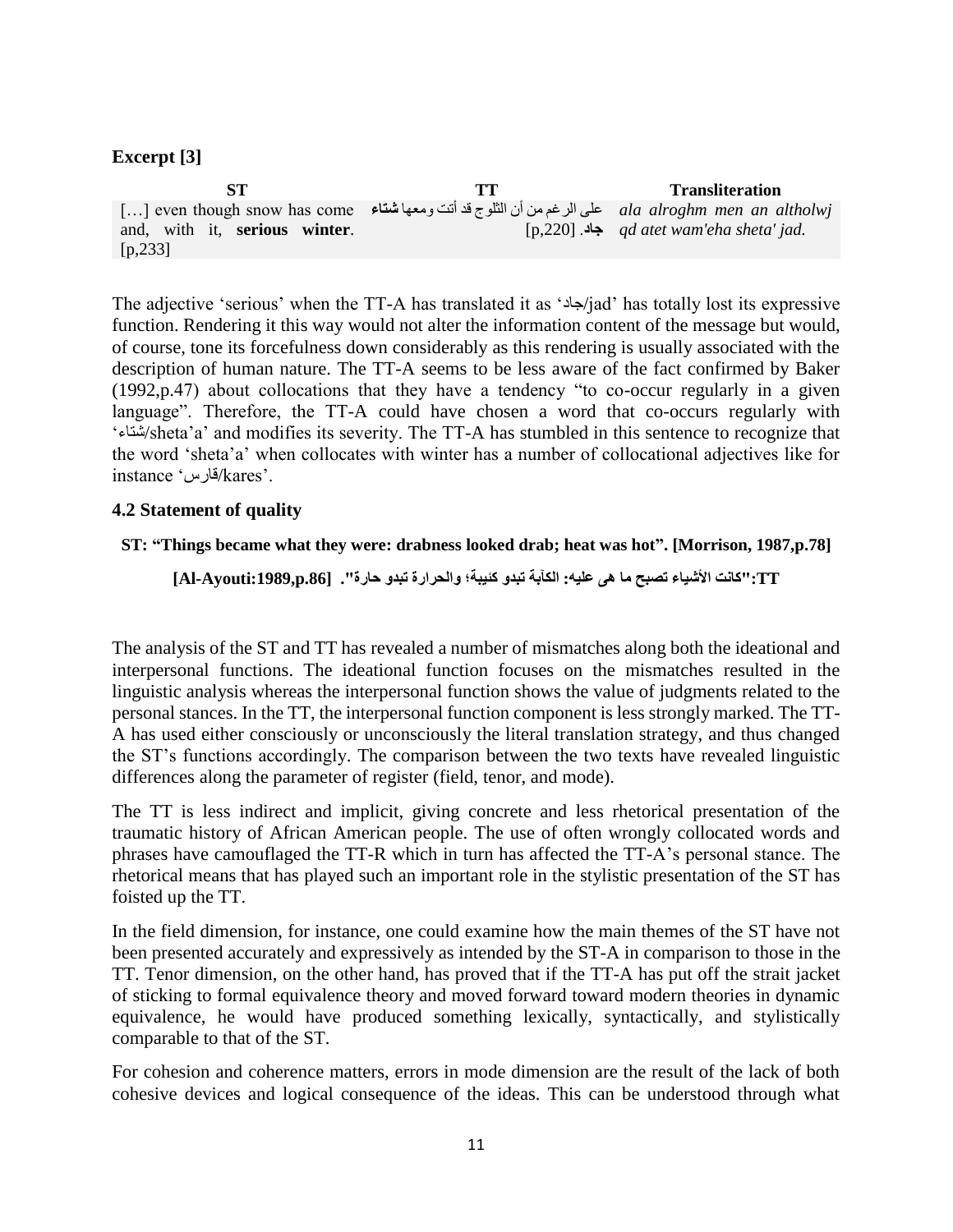Scholes confirms that "[e]very literary unit from the individual sentence to the whole order of words can be seen in relation to the concept of system" (Cited in Bassnett, 2002,p.83). Therefore, the errors that have taken place have destructively affected the whole TL system of the TT.

# **5. Conclusion**

In conclusion, it is important to shed light on the model of TQA chosen in this study and then put forward a few suggestions for those interested in the field of TQA.

House's model to TQA (2015) is based on pragmatic theories of language use, precisely speech act theory, and functional and contextual views of language, and textual considerations. This unique model has joined both judgment and analysis where one without the presence of the other makes the evaluation and the assessment pointless.

The study has followed House (2015) model's procedures of analysis that consists of: (1) establishing a ST's profile; (2) comparing ST's profile with TT's profile and (3) providing a statement of quality that lists and comments on the translation quality. The analysis has proved that her model for TQA is very useful.

Following the procedures, proposed by House, and comparing the ST and TT's profiles, have revealed a number of mismatches at almost all dimensions of the register parameter. These mismatches have exposed the nature of the error, i.e., overtly erroneous errors. Here, the study suggests that if the TT-A has delved in the ST, he could have relive the traumatic experience and painful emotions presented in the ST. Moreover, he could have reproduced faithfully and creatively the artistic features besides capturing the effusive characteristic of the original work and weaving them into an equivalently mesmerizing pattern in the TT. Furthermore, the TT could have been precise, compact, idiomatic, natural, smooth, less crooked etc. if the TT-A has not followed the direct translation strategy and employed different other effective and dynamic strategies. Thus, he should have mastered the linguistic tools that would help him cast the intended message in the highest talent. He should know how to conceptualize and actualize the intended meaning and intended message to his readers. He should have known that TQA rests largely on "the translator's precise understanding of whatever it is the original writer wants to convey". (Friederich, 1963,p.350) cited in House (1981,p.6).

# **Bibliography**

Alayouti, A. (1989). *Mahboubah.* Cairo: Al-Ahram Center.

- Alduais, A. (2012). Simple sentence structure of standard Arabic language and standard English language: A Contrastive Study. *International Journal of Linguistics,* 4(4), 500-524.
- Alikhademi, A. (2015). The Application of House's model on Longman's medical embryology and Its Persian translation. *British Journal of Education,* 3(2), 1-20.
- Almanna, A. (2016). *The Routledge course in translation annotation: Arabic-English-Arabic.* London & New York: Routledge.

*Al-Monjed*. 35th ed. (1997). Beirut: Al-Maktabah Alsharqiyah.